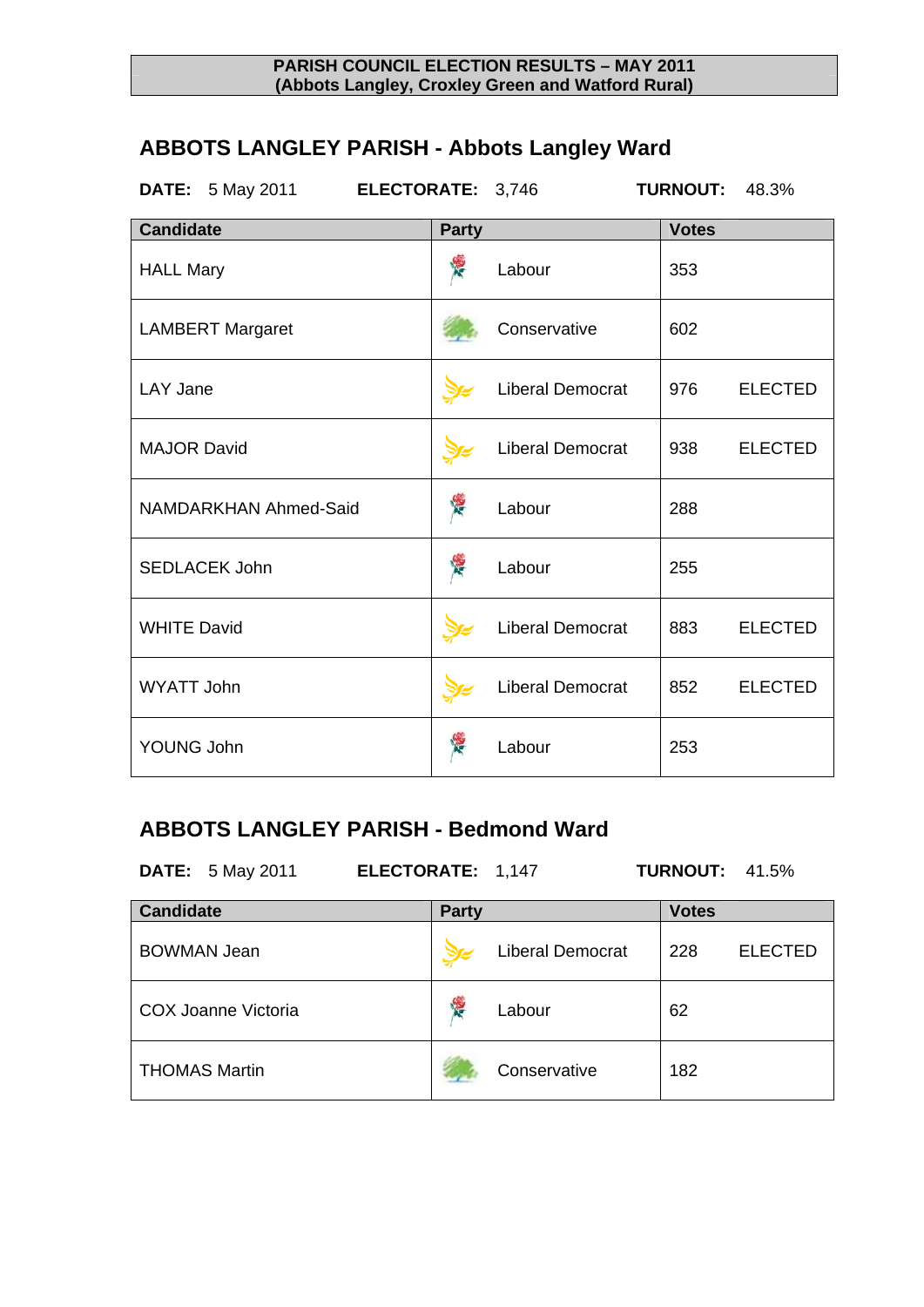# **ABBOTS LANGLEY PARISH - Hunton Bridge & Langleybury Ward**

| <b>DATE:</b> 5 May 2011 | ELECTORATE: 1,065 |                         | <b>TURNOUT: 42.0%</b> |                |
|-------------------------|-------------------|-------------------------|-----------------------|----------------|
| <b>Candidate</b>        | <b>Party</b>      |                         | <b>Votes</b>          |                |
| <b>BAUDIN Michelle</b>  |                   | Conservative            | 179                   |                |
| <b>COX Stephen</b>      | <b>RE</b>         | Labour                  | 66                    |                |
| <b>PHIPPS Belinda</b>   |                   | <b>Liberal Democrat</b> | 197                   | <b>ELECTED</b> |

## **ABBOTS LANGLEY PARISH - Leavesden Ward**

| <b>DATE:</b> 5 May 2011<br>ELECTORATE: 4,112 |              |                         | <b>TURNOUT:</b> | 40.2%          |
|----------------------------------------------|--------------|-------------------------|-----------------|----------------|
| <b>Candidate</b>                             | <b>Party</b> |                         | <b>Votes</b>    |                |
| <b>BEDFORD Sara Louise</b>                   |              | <b>Liberal Democrat</b> | 934             | <b>ELECTED</b> |
| <b>CADOO Adam Yusuf</b>                      | 釋            | Labour                  | 236             |                |
| <b>CROKER Derryck</b>                        |              | <b>Liberal Democrat</b> | 775             | <b>ELECTED</b> |
| <b>GILES-MEDHURST Stephen</b>                |              | <b>Liberal Democrat</b> | 1,068           | <b>ELECTED</b> |
| <b>GRAY Colin James</b>                      | 樱            | Labour                  | 268             |                |
| <b>HILL Jeff</b>                             |              | <b>Liberal Democrat</b> | 808             | <b>ELECTED</b> |
| <b>JOYNES Anne</b>                           | 浸            | Labour                  | 239             |                |
| <b>LOCKETT Philip Edward</b>                 | 浸            | Labour                  | 210             |                |
| <b>SEDLACEK Maureen</b>                      | 樱            | Labour                  | 201             |                |
| <b>TAILOR Hitesh</b>                         |              | Conservative            | 501             |                |
| <b>YOUNG Ivy</b>                             |              | <b>Liberal Democrat</b> | 774             | <b>ELECTED</b> |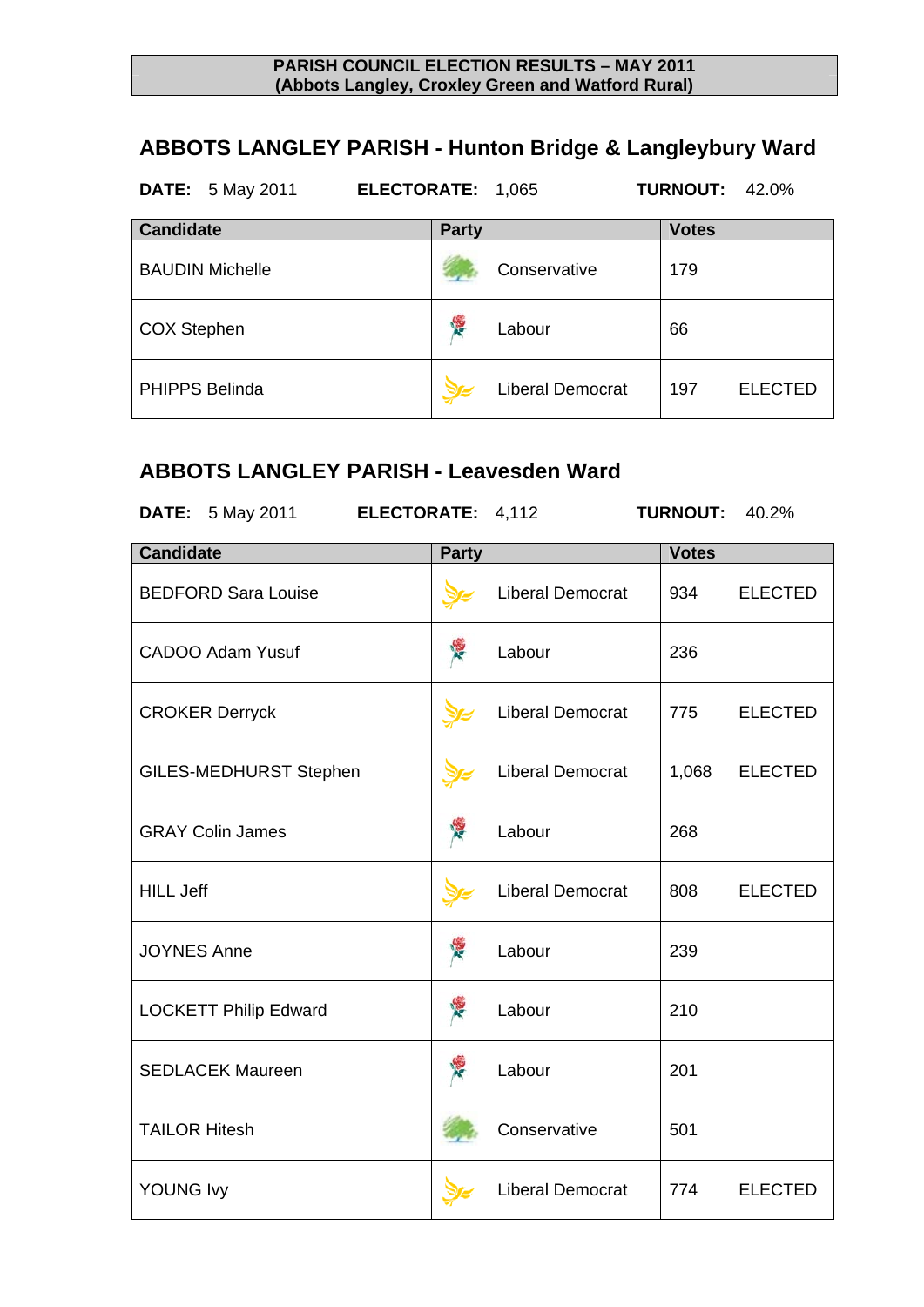### **ABBOTS LANGLEY PARISH - Primrose Hill Ward**

| <b>DATE:</b> 5 May 2011  | ELECTORATE: 1,940 |                         | <b>TURNOUT: 40.3%</b> |
|--------------------------|-------------------|-------------------------|-----------------------|
| <b>Candidate</b>         | <b>Party</b>      |                         | <b>Votes</b>          |
| <b>HEILLING Samantha</b> |                   | <b>Liberal Democrat</b> | <b>ELECTED</b><br>571 |
| <b>PROCHNIK Bruce</b>    | 慢                 | Labour                  | 162                   |

### **ABBOTS LANGLEY PARISH - Tanners Wood Ward**

**DATE:** 5 May 2011 **ELECTORATE:** 2,760 **TURNOUT:** 40.1% **Candidate Party Party Party Party Party** BETTERIDGE Janet Zaida  $\sqrt{\frac{36}{N}}$  Labour | 261 KEAVENY Gloria **Liberal Democrat** 641 ELECTED NOLAN Marie-Louise Straub **Labour** Labour 258 ROE Owen **Liberal Democrat** 582 ELECTED TOMANEY James  $\sqrt{\frac{3}{2}}$  Labour 235 WILLIAMS Keith Donald **Liberal Democrat** 583 ELECTED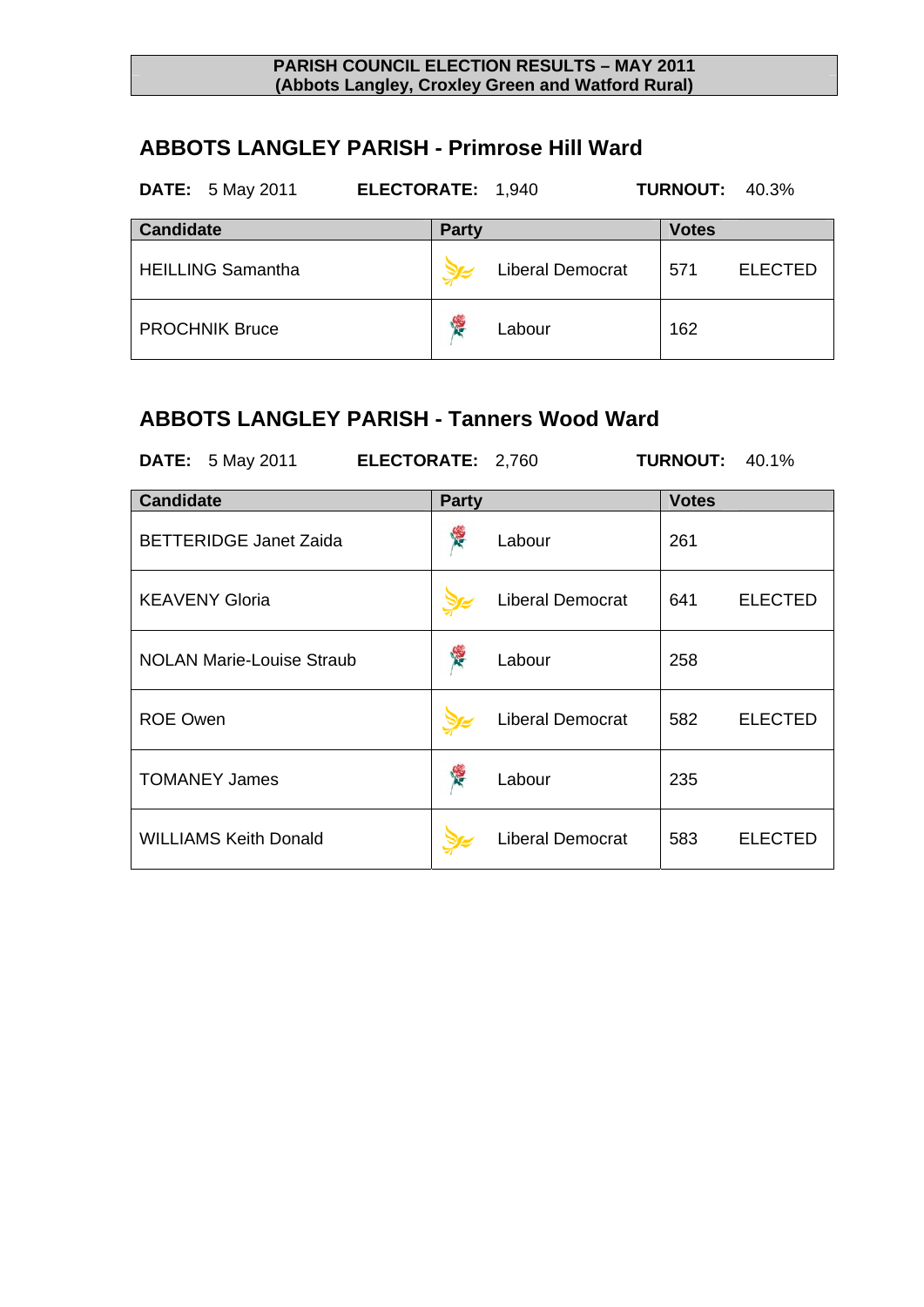# **CROXLEY GREEN PARISH - Croxley Green Ward**

| <b>DATE:</b> 5 May 2011<br>ELECTORATE: 4,318 |              |                                      | <b>TURNOUT:</b> | 48.3%          |
|----------------------------------------------|--------------|--------------------------------------|-----------------|----------------|
| <b>Candidate</b>                             | <b>Party</b> |                                      | <b>Votes</b>    |                |
| <b>BALDWIN Kenneth</b>                       |              | Conservative                         | 709             | <b>ELECTED</b> |
| <b>DANN Leighton Glyn</b>                    |              | <b>Liberal Democrat</b>              | 1,122           | <b>ELECTED</b> |
| <b>EDMUNDS Dudley</b>                        |              | Conservative                         | 685             | <b>ELECTED</b> |
| <b>GETKAHN Peter William</b>                 |              | <b>Liberal Democrat</b>              | 748             | <b>ELECTED</b> |
| <b>HOLMES Roger Warwick</b>                  |              | <b>English Democrats</b>             | 358             |                |
| <b>JEFFORD Christine Heather</b>             |              | Independent                          | 568             |                |
| <b>JORDAN Wendy Kamala</b>                   |              | Independent                          | 586             | <b>ELECTED</b> |
| <b>MARTIN Janet Patricia</b>                 |              | Independent                          | 613             | <b>ELECTED</b> |
| <b>NEIGHBOUR David Maurice</b>               |              | <b>Retired Building</b><br>Inspector | 411             |                |
| <b>STEWART Nigel</b>                         |              | Conservative                         | 487             |                |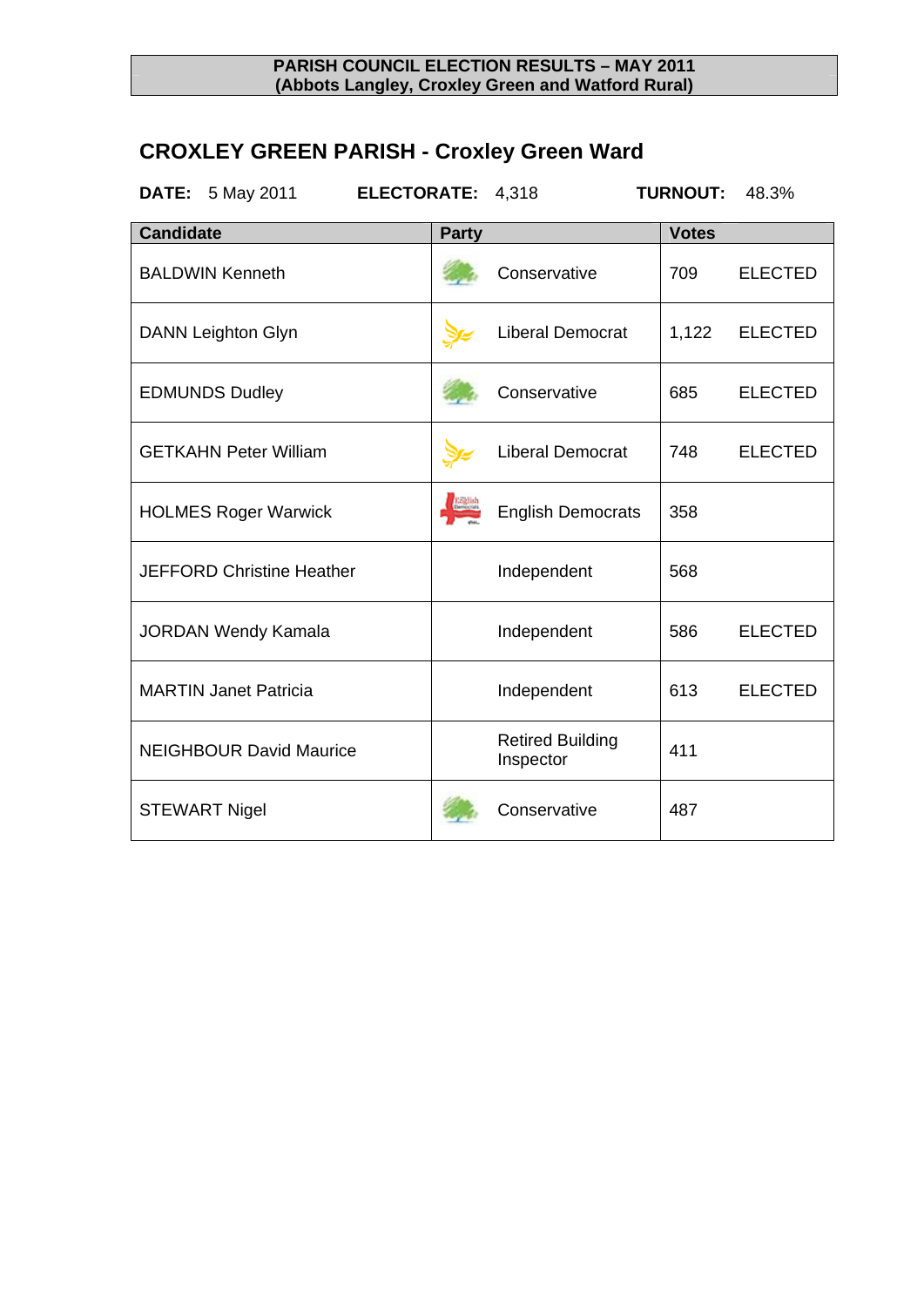# **CROXLEY GREEN PARISH - Croxley Green North Ward**

|                    | <b>DATE: 5May 2011</b>             | ELECTORATE: 2,645 |              |                         | <b>TURNOUT:</b> | 47.0%          |
|--------------------|------------------------------------|-------------------|--------------|-------------------------|-----------------|----------------|
| <b>Candidate</b>   |                                    |                   | <b>Party</b> |                         | <b>Votes</b>    |                |
| <b>BENNETT Nik</b> |                                    |                   |              | Independent             | 415             | <b>ELECTED</b> |
|                    | <b>BRAND Frank Martin</b>          |                   | <b>DRIP</b>  | UK Independence         | 289             | <b>ELECTED</b> |
|                    | <b>ISARD-BROWN Julie Kathleen</b>  |                   |              | <b>Liberal Democrat</b> | 674             | <b>ELECTED</b> |
|                    | <b>SEELEY Hazel Dorothy</b>        |                   |              | Independent             | 430             | <b>ELECTED</b> |
|                    | <b>SHAFE Wendy Irene Elizabeth</b> |                   |              | Independent             | 510             | <b>ELECTED</b> |
| <b>TIPPEN Len</b>  |                                    |                   |              | Labour                  | 258             |                |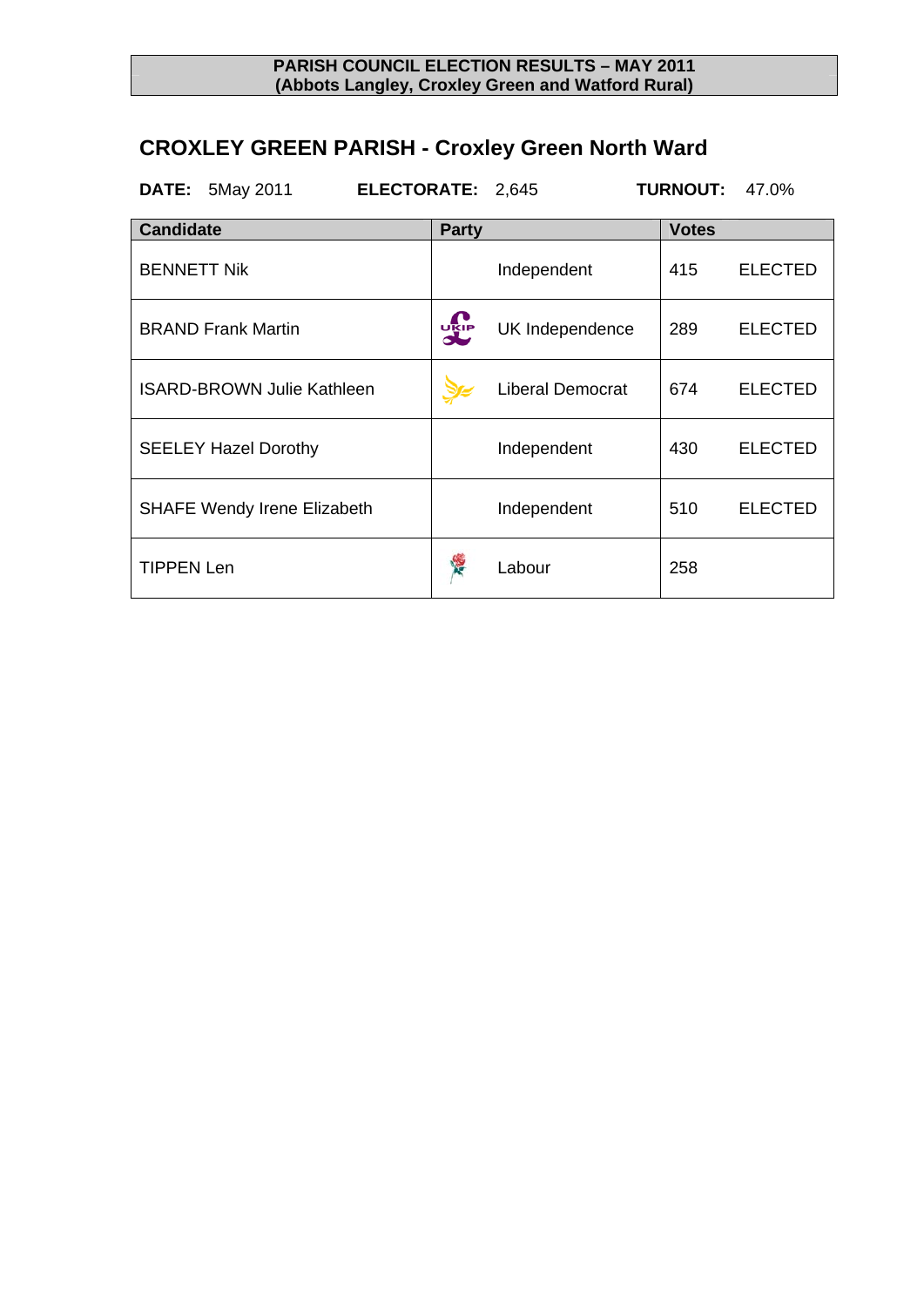# **WATFORD RURAL PARISH - Ashridge Ward**

| <b>DATE:</b> 5 May 2011      | ELECTORATE: 2,694 |              | <b>TURNOUT:</b> | 35.1%          |
|------------------------------|-------------------|--------------|-----------------|----------------|
| <b>Candidate</b>             | <b>Party</b>      |              | <b>Votes</b>    |                |
| <b>GORDON Paul Alexander</b> | Ý.                | Labour       | 521             | <b>ELECTED</b> |
| <b>MORRIS Debbie</b>         |                   | Conservative | 393             |                |
| <b>SANGSTER Ralph</b>        |                   | Conservative | 254             |                |
| <b>WILKINSON Don</b>         | Y.                | Labour       | 428             | <b>ELECTED</b> |

## **WATFORD RURAL PARISH - Carpenders Park Ward**

| DATE: 5 May 2011 <b>ELECTORATE:</b> 4,015 |              |                         | <b>TURNOUT: 51.6%</b> |                |
|-------------------------------------------|--------------|-------------------------|-----------------------|----------------|
| <b>Candidate</b>                          | <b>Party</b> |                         | <b>Votes</b>          |                |
| <b>BISHOP Eric</b>                        |              | Conservative            | 1,001                 | <b>ELECTED</b> |
| <b>CONNOLLY Mary</b>                      |              | Liberal Democrat        | 766                   |                |
| DOS RAMOS Terry                           |              | Conservative            | 708                   |                |
| <b>HAMES Pam</b>                          |              | <b>Liberal Democrat</b> | 1,032                 | <b>ELECTED</b> |
| <b>JUKES Bryan</b>                        |              | Conservative            | 785                   | <b>ELECTED</b> |
| <b>KYRIACOU George</b>                    |              | Liberal Democrat        | 609                   |                |
| <b>SHUMAKE Mandy</b>                      |              | Labour                  | 208                   |                |
| <b>WALKER Crosby</b>                      | 浸            | Labour                  | 243                   |                |
| <b>WALKER Judy</b>                        |              | Labour                  | 245                   |                |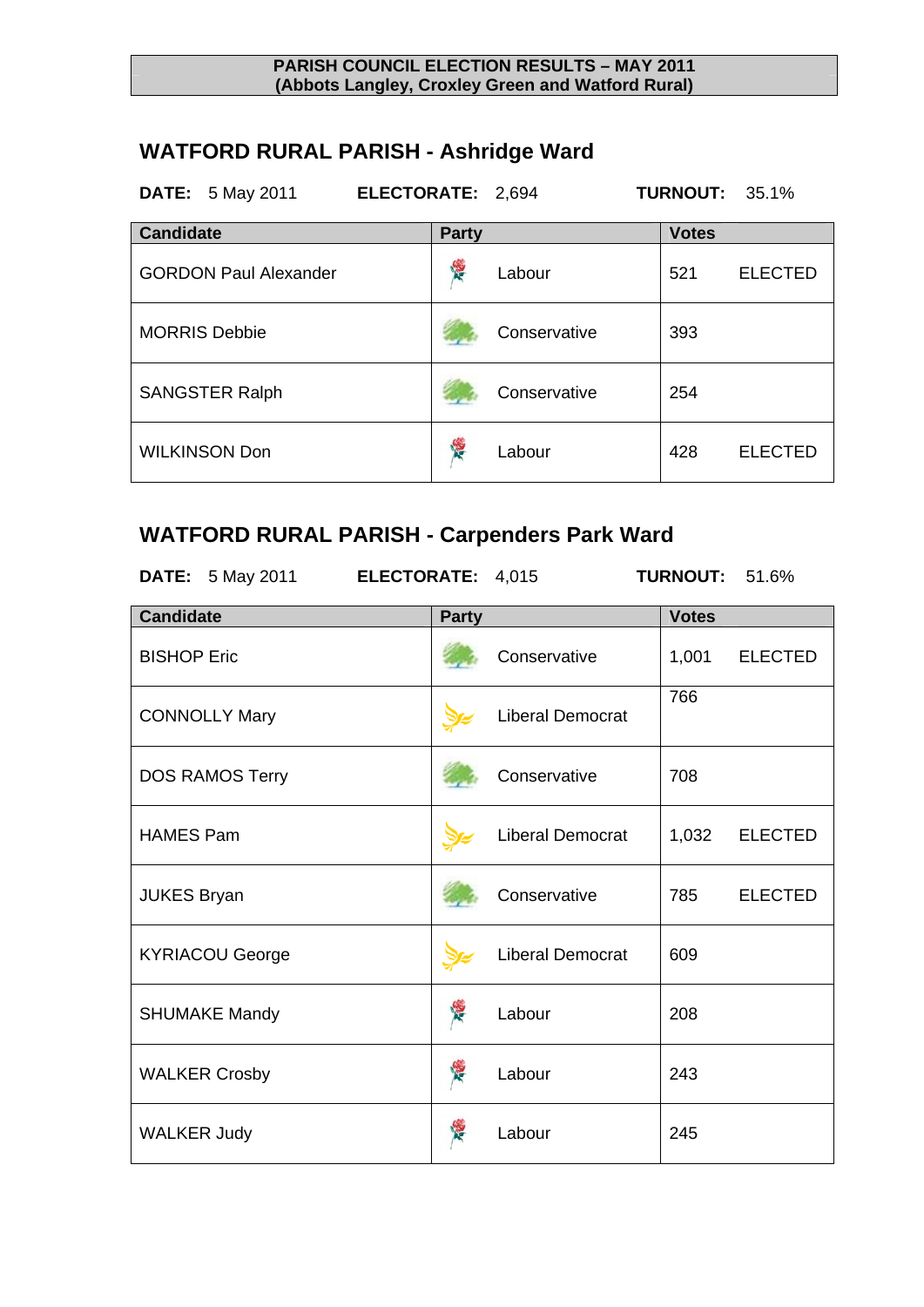## **WATFORD RURAL PARISH - Northwick Ward**

| <b>DATE:</b> 5 May 2011<br>ELECTORATE: 3,403 |              |                         | <b>TURNOUT:</b> | 30.6%          |
|----------------------------------------------|--------------|-------------------------|-----------------|----------------|
| <b>Candidate</b>                             | <b>Party</b> |                         | <b>Votes</b>    |                |
| <b>ASQUITH Jerry</b>                         |              | <b>Liberal Democrat</b> | 103             |                |
| <b>BAKSHI Ana</b>                            | 浸            | Labour                  | 414             | <b>ELECTED</b> |
| <b>BUTWICK Malcolm</b>                       |              | Conservative            | 288             |                |
| <b>GOULD Yessica</b>                         |              | Conservative            | 378             |                |
| <b>HARRIS Ty</b>                             |              | Conservative            | 360             |                |
| <b>KING Pam</b>                              | R            | Labour                  | 494             | <b>ELECTED</b> |
| <b>SPELLEN Nena</b>                          |              | <b>Liberal Democrat</b> | 180             |                |
| <b>SPELLEN Ron</b>                           |              | <b>Liberal Democrat</b> | 178             |                |
| <b>WAITE William Edward</b>                  |              | Labour                  | 442             | <b>ELECTED</b> |